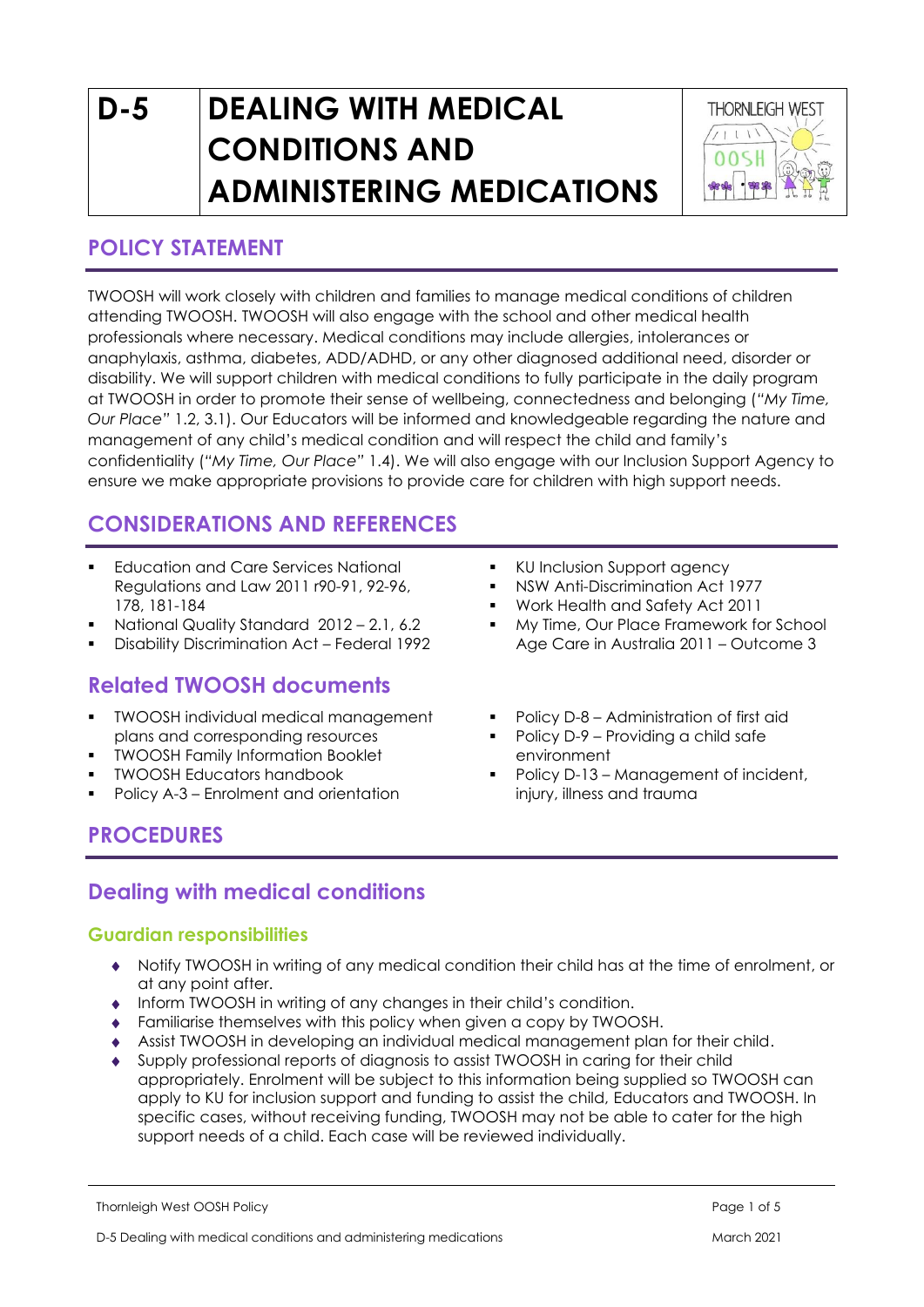- Supply a letter from their prescriber regarding their child's allergy (depending on the severity). A letter from the medical practitioner/specialist should explain the effects if the child is exposed to the allergen and to explain ways the Educators can help the child if they do become exposed.
- Supply the child's medication and/or equipment to TWOOSH e.g. asthma inhaler, spacer, antihistamine, Epipen, etc. A child who requires medication to manage their medical condition may need to be excluded if their medication is not provided to TWOOSH.
- Provide particular food suitable for their child if required (e.g. soy milk, gluten-free bread).

## **TWOOSH responsibilities**

- Provide guardians with a copy of this policy in accordance with Education and Care Services National regulation 91 (upon notification of a child's medical condition).
- Welcome children with diagnosed additional needs or disabilities upon receiving required documentation.
- Ensure the receipt of a completed medical management plan, asthma action plan or anaphylaxis action plan by the child's prescriber and guardian for specific or long-term medical conditions.
- Ensure that a child's individual medical management plan be developed in consultation with the guardians to meet regulatory requirements. This plan is to be kept in the child's file and medical conditions folder located in the medication cupboard if necessary.
- Arrange a meeting between the Director, guardians and relevant health professionals (if required) as soon as possible prior to the child's attendance to determine content of the plan to assist in a smooth and safe transition of the child into TWOOSH.
- Document allergies in the Child Care Management System, add them to the allergy list and inform the Educators. Letters from their prescriber will be filed into the child's folder. Food intolerances will also be noted on allergy lists.
- Gain written guardian permission to display photos of children who have anaphylaxis on the main freezer in the room. Guardians who do not consent to their child's photo to be displayed will be made aware that they are increasing the risk of exposure to allergens. In this situation, Educators will be informed of the child's conditions in staff meetings, conversations with Educators and messages in the Educators communication book.
- Display all medical conditions including food allergies in the kitchen and photos of those with anaphylaxis on the freezer and on the Educators' detailed weekly menu. Allergy information will also be provided for Educators at roll call time. Every Educator at TWOOSH is responsible for regularly reading and referring to the lists. Educators are made aware of these lists during orientation and will be reminded in staff meetings or when necessary.
- Add new children to the food allergies/medical conditions list when they enroll at TWOOSH, or whenever their allergies are identified. Lists are developed annually and updated when changes are necessary.
- Consider if it is necessary for a child with a food allergy to be seated separately during mealtimes if other children are eating the particular food allergen (e.g. milk or other dairy foods). All children will wash their hands before and after eating.
- Advise all guardians via emails, Xplor and signs in TWOOSH not to pack any food items containing specific allergens (e.g. when packing food for Vacation Care) if a child attending TWOOSH has a life-threatening food allergy to those allergens.

# **Medical management plans**

- Where medication for treatment of long-term conditions such as asthma, epilepsy, diabetes, anaphylaxis or ADHD is required, TWOOSH will require an individual medical management plan from the child's prescriber. The medical management plan will detail the condition of the child, the correct dosage of any medication as prescribed and how the condition is to be managed in the TWOOSH environment.
- ◆ Content of the plan includes: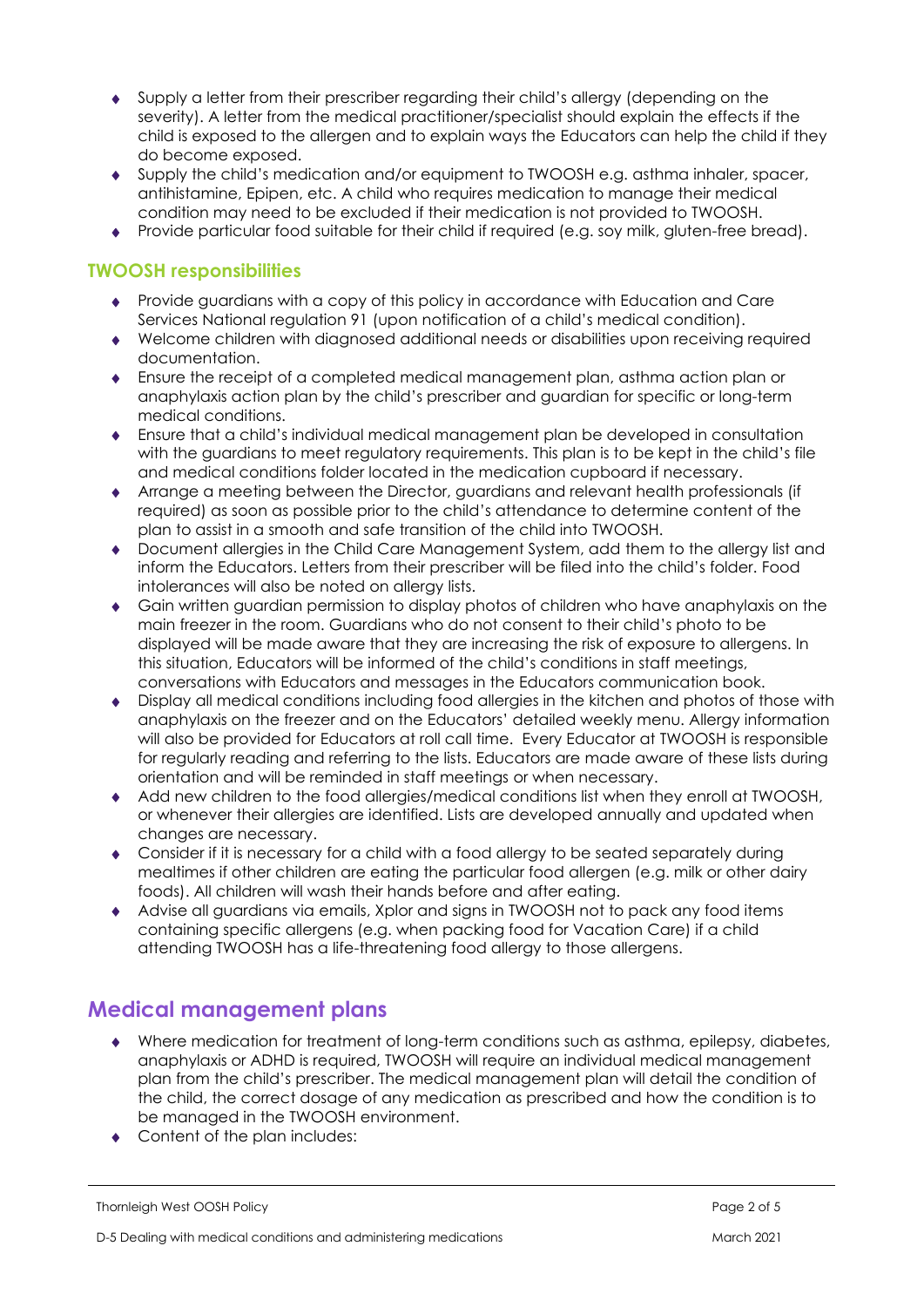- identification of the medical condition, ie. asthma, anaphylaxis or other diagnosed medical conditions
- identification of any risks to the child or others by their attendance at TWOOSH
- identification of any practices or procedures that need adjustment at TWOOSH to minimise risk e.g. food service
- process and time line for orientation procedures for Educators
- methods for communicating any changes to the child's medical management plan between guardians and Educators.
- All new plans will be documented in the Medical Condition folders in the medication cupboard, easily accessible to Educators.
- Educators will be made aware of any medical conditions during staff meetings or via the Educators' Facebook page.
- The child's individual medical management plan will be followed in the event of any incident relating to the child's specific health care need, allergy or relevant medical condition (in accordance with Education and Care Services National Regulation 90). All Educators (including volunteers and administrative support) will be informed of any special medical conditions affecting children and orientated to their management. In some cases, specific training will be provided to Educators to ensure that they are able to effectively implement the medical management plan for that particular child/ren.
- Throughout the year plans will be reviewed to ensure they remain current and relevant. Any family needing an updated plan or new medication will be contacted via email or phone to arrange this.

## **Administering medications**

- Guardians who wish for medication to be administered to their child or have their child selfadminister the medication at TWOOSH must complete a medication administration form providing the following information:
	- name of child
	- name of the medication
	- details of the date, exact time and dosage to be administered. Please note that a general time e.g. lunch time, will not be accepted.
	- where required, indicate if the child is allowed to administer the medication themselves or have an Educator do it. Signature of a family member is required to allow a child to self-administer medication.
- Prescription medication will only be administered to the child for whom it is prescribed, from the original container with a current expiry date. The medication container must be labelled with a pharmacy label stating the child's name and include appropriate instruction including the dose to be given. A medication authorisation form needs to be completed by the guardian.
- Non-prescription medication will not be administered at TWOOSH unless authorised by a prescriber. These medications should be labelled with a pharmacy label containing the required information, with the exception of emergency Ventolin/salbutamol and EpiPen administration.
- Educators will only administer medication during TWOOSH operating hours.
- An authorisation is not required in the event of an asthma or anaphylaxis emergency however the authorisation must be sought as soon as possible after the guardian and emergency services are notified.
- An authorisation is not required for regular asthma Ventolin/salbutamol use. It must be noted on the enrolment form that the child requires the use of asthma medication as per action plan.
- Permission for a child to self-medicate will be administered with the guardian's written permission only, or with the verbal approval of a prescriber or guardian in the case of an emergency.

Thornleigh West OOSH Policy Page 3 of 5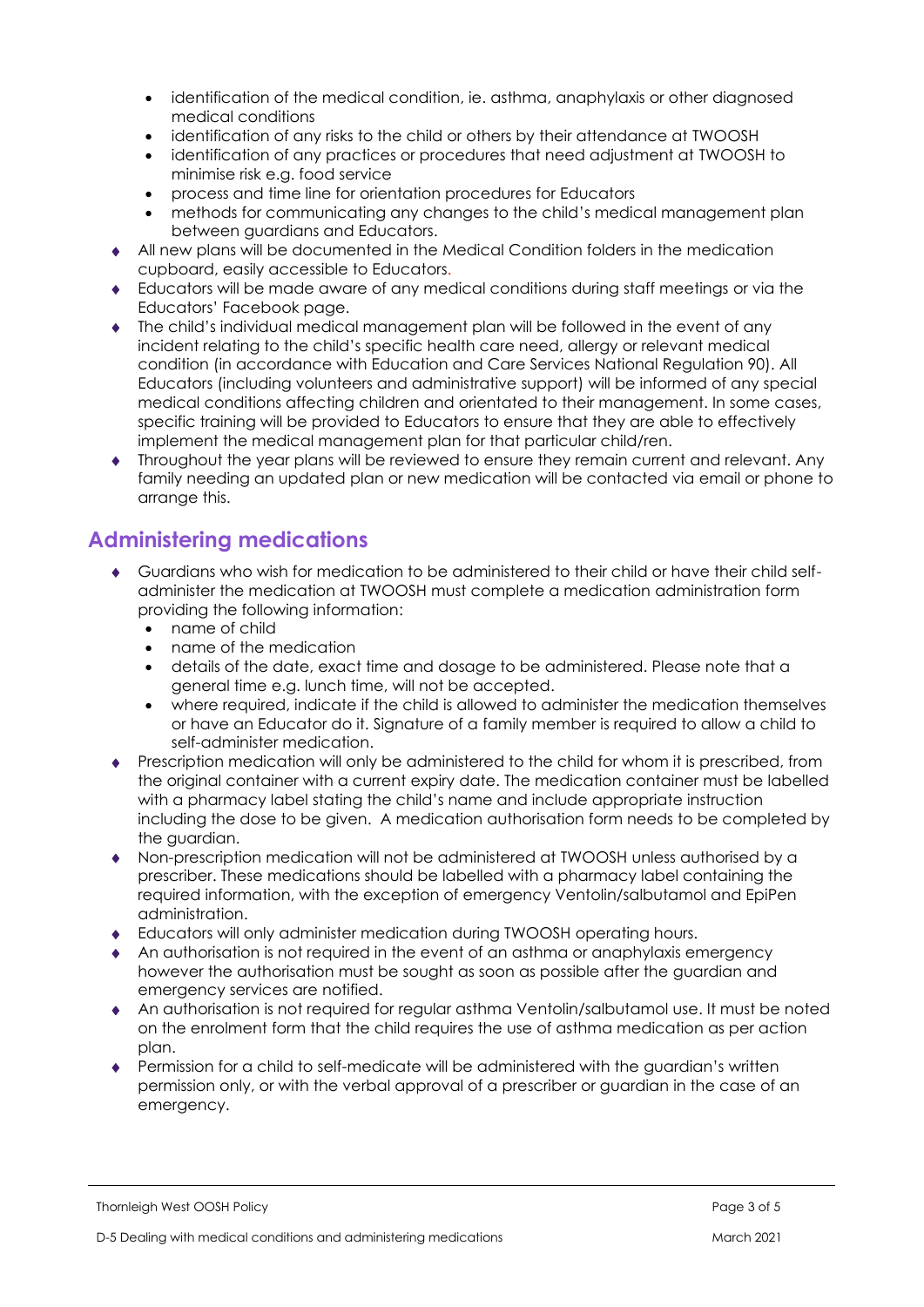- Medication must be given directly to an Educator upon arrival and not left in the child's bag. Educators will store the medication in a designated secure place either in the fridge or First Aid cupboard, clearly labelled, and ensure that medication is kept out of reach of children at all times.
- If anyone other than the guardian is bringing the child to TWOOSH, a written permission note from the guardian, including the above information, must accompany the medication.
- An exception to the procedure is for asthma medication for children with asthma. In this case, the child may carry their own medication on their person and TWOOSH is to maintain a record of the medication administration on an illness report form, including time, supervising Educator, and whether the symptoms were relieved. Guardians will be required to sign the illness report form at pick up time.
- Before a medication is given to a child, the Educator (with a current First Aid Certificate) who is administering the medication will verify the correct dosage for the correct child with another Educator. The second Educator will also witness the administration of the medication (the witness is not required to be first aid trained).
- After the medication is given, the Educator will record the following details on the medication form:
	- name of medication
	- date
	- time
	- dosage
	- name and signature of person who administered
	- name and signature of person who verified and witnessed
	- if verbal permission was sought from guardian then this will be noted on the form including the time they were contacted.
- Where a prescriber's approval is given, Educators will complete the medication form and write the name of the prescriber for the authorisation. Verbal consent must be verified by a second Educator and the form signed by both Educators. Guardians will need to sign this form as soon as possible. This form will be kept in the child's file once completed and signed by all parties.

### **Administration of pain and fever medications**

- TWOOSH does not keep medications for pain or fever relief on site. These medications include medications such as Panadol/paracetamol and Nurofen/ibuprofen.
- These medications will not be administered for headaches, temperatures, or head injuries as they may mask symptoms of the actual condition and may mean children may be misdiagnosed by a health professional. Instead, appropriate regular first aid will be applied according to recommendations in St John Australian First Aid and Emergency First Aid guides. Guardians will be called and notified.
- Medications for pain and fever relief can only be administered as part of a medical management plan with a note from a prescriber. A medical management plan must be filled out with the Director and the guardians must supply the child's own medication to be stored in the medication cupboard.
	- If required in accordance with the provided medical management plan, the medication will be administered, and guardians will be notified immediately and asked to pick up their child.
	- On arrival, guardians will need to sign the medication administration form.

## **Revisions**

#### **Date of review: February 2022**

| <b>Date</b> | Reviewer | Approved by |
|-------------|----------|-------------|
|             |          |             |

Thornleigh West OOSH Policy Page 4 of 5